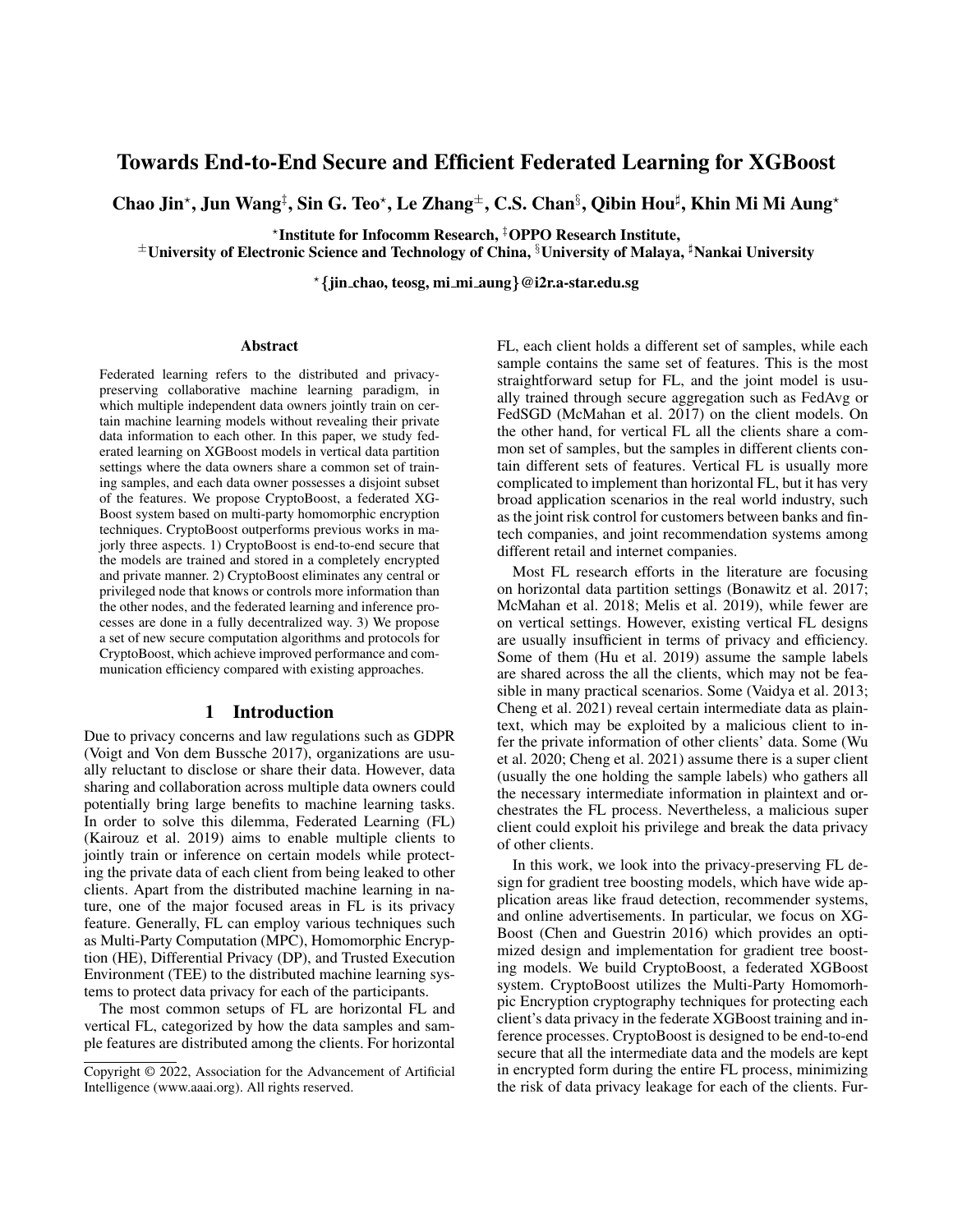thermore, the CryptoBoost architecture is fully decentralized. Every client has a equal role in the system, and there is no so-called super client who collects more information and controls the entire FL process.

So far, most existing FL solutions are built for models like logistic regression and neural networks, and there are much fewer solutions for tree-based machine learning models like XGBoost. While the former mostly require just secure addition and multiplication primitives in the processes, the latter are more challenging as they require secure non-linear primitives like division and comparison, which are harder to implement and often deemed to be the performance bottleneck of the system. To solve the problem, we propose a novel design for these primitives that can securely evaluate division and comparison functions in a faster and more accurate way. Our design not only can be used to optimize federated XGBoost or tree-based models in general, but also can be beneficial to other applications that require such secure computations among multiple parties.

The rest of the paper is organized as follows. The next section introduces preliminaries and related work. Section 3 describes the detailed design of CryptoBoost. Section 3.4 analyzes the security of CryptoBoost. Section 4 evaluates the CryptoBoost performance and finally we conclude the paper in Section 5.

# 2 Preliminaries and Related Work

# 2.1 Multi-Party Computation

Multi-Party Computation (MPC) is the secure computation paradigm that multiple parties jointly evaluate a function, each with his private input that is not disclosed to others in the computation process. Depending on the number of parties, MPC can be divided into two-Party computation (2PC) and generic MPC with 3 or more parties. Yao's Garbled Circuit (Yao 1982) was the first secure 2PC solution, based on encrypted Boolean Circuits. GMW (Goldreich, Micali, and Wigderson 2019) and BGW (Ben-Or, Goldwasser, and Wigderson 2019) protocols were subsequently proposed for 2PC and also extendable to generic MPC. Generic MPC solutions normally rely on applying secret sharing such as additive sharing or Shamir's threshold sharing (Shamir 1979) to the input data. These secret sharing schemes support homomorphism on addition operations, meaning that adding two secretly shared data can simply be done by adding their corresponding shares respectively. However, multiplying two secretly shared data is more complicated, and the most widely implemented protocol is Beaver's Triple-based protocol (Beaver 1991). The main idea of Beaver's protocol is to divide the multiplication into an offline pre-computation phase and online computation phase. The offline phase is to generate random triples  $(a, b, c = a \times b)$  from an appropriate field in the secretly shared form. Subsequently, each online multiplication operation will *consume* one such triple. Multiple different approaches can be used to generate Beaver's Triple in the offline phase, such as the Homomorphic Encryption based approach (Damgård et al. 2012), or Oblivious Transfer based approach (Keller, Orsini, and Scholl 2016).

## 2.2 Multi-Party Homomorphic Encryption

Before introducing Multi-Party Homomorphic Encryption (MHE), we first give a brief overview of the traditional single-key HE. HE is a special kind of encryption schemes that enables computation on encrypted data (ciphertexts) without requiring the decryption key. The computational result, after decryption, is equivalent to the result computed on the unencrypted counterpart through normal arithmetic operations. Depending on the homomorphic arithmetic operations supported, HE can be divided into Partial HE (PHE), which supports either homomorphic addition (Paillier 1999) or homomorphic multiplication (Rivest, Shamir, and Adleman 1978) between two ciphertexts, and Fully HE (FHE) (Gentry 2009), which supports both homomorphic addition and multiplication between the ciphertexts. The most common FHE schemes, including BGV (Brakerski, Gentry, and Vaikuntanathan 2014), BFV (Fan and Vercauteren 2012), and CKKS (Cheon et al. 2017), are based on the Ring Learning-with-Errors (RLWE) hard problem, which conceal plaintext messages with noises that can be identified and removed with the secret (decryption) key. Every time a ciphertext is computed and updated, the noise magnitude inside that ciphertext will grow. In order to prevent the noises from growing too big that may eventually corrupt the encrypted plaintext message, FHE also includes a primitive called bootstrapping, although could be slow in performance but can reduce the noises inside the ciphertexts accumulated along the computation, thus enables arbitrary computational depth on the ciphertexts in theory.

MHE extends the single-key HE to the multiple-party scenario. Generally, a MHE scheme can be built from the corresponding single-key HE scheme, by distributing its secret key among N parties according to certain secret sharing form. Subsequently, the operations in the original singlekey scheme that depend on the secret key can be implemented through special-purpose secure multi-party computations for the multi-party scheme. In (Mouchet et al. 2021), a fully decentralized MHE scheme is proposed that does not require a trusted third-party to generate and distribute the secret key shares. Instead, each party samples his own share of the secret key in a non-interactive way. After the secret key is generated in the secret shared form, the parties can further execute the following protocols. The underlying secret key is not revealed to any party in these processes.

- Encryption Key Generation. All the parities work collectively to generate the common public key, using each of their secret key shares. The public key can be used by any party independently for encryption, similar like the single-key HE scheme.
- Relinearizaiton Key Generation. All the parties work collectively to generate the relinearization key used in the homomorphic multiplication operations. This enables the homomorphic multiplications can be evaluated by each party in a non-interactive way, similar like the single-key HE scheme.
- Key Switching. All the parties work collectively to switch the public or secret key associated with a ciphertext to another public or secret key. After key switching,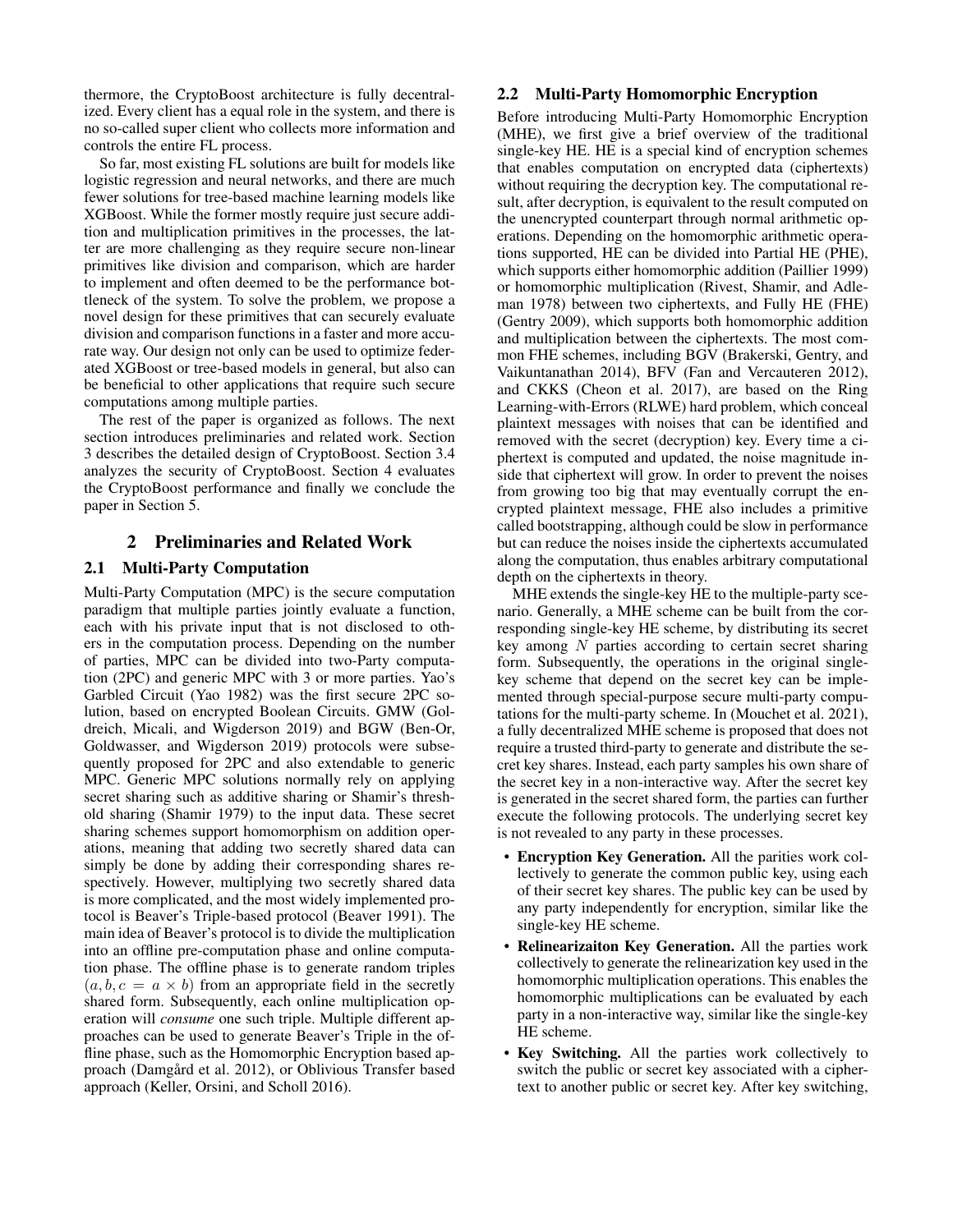the ciphertext is equivalent to be encrypted under the new public key, or can be decrypted using the new secret key. Decryption of a ciphertext can be implemented by a special key switching operation, where the new secret key is zero.

• Bridging between Encryption and Secret Sharing. Based on encryption and collective decryption, MHE further provides two protocols to switch a message between encrypted form (i.e., ciphertext) and secret shared form among the parties. The combination of the protocols can also be utilized to implement a collective bootstrapping procedure that refreshes the noise inside a ciphertext.

# 2.3 Related Work

The literature has shown several research on applying privacy preserving FL to gradient tree boosting models. In (Li, Wen, and He 2020) and (Liu et al. 2020), the authors proposed privacy preserving FL on gradient boosting decision trees (GBDT) and XGBoost respectively. Both of them are under horizontal FL settings which essentially rely on secure aggregation of the sample gradients from different parties. The work more related to ours are federated GBDT or XG-Boost under vertical FL settings, such as (Cheng et al. 2021; Le et al. 2021; Feng et al. 2019; Tian et al. 2020; Fang et al. 2021; Wu et al. 2020). (Cheng et al. 2021; Le et al. 2021; Feng et al. 2019) cannot achieve provable security as they reveal intermediate information in plaintext during the model training procedure, which may be exploited by a malicious client to infer private data information of other clients. (Tian et al. 2020) reveals the order instead of values of the features to determine the best split threshold, and adds hash buckets and differential privacy (DP) to mitigate the information leakage. Nevertheless, adding DP noises will trade off data utility for privacy. (Fang et al. 2021) provides an endto-end encryption framework for federated XGBoost, but it depends heavily on secret sharing technique and incurs communication and computation inefficiency. (Wu et al. 2020) uses Threshold Paillier Homomorphic Encryption to build federated decision trees and GBDT models, aiming to improve efficiency by combining MPC and Paillier additive HE techniques. However, it fails to achieve end-to-end encryption and still shows computational inefficiency in ciphertext multiplications due to limitations of Paillier HE.

Our work employs Multi-Party FHE to build end-to-end secure federated XGBoost, and achieves more optimized system efficiency through new secure computation protocols. There are also some other work (Froelicher et al. 2021; Sav et al. 2021) that employs Multi-Party FHE to privacy preserving machine learning, but they are limited to logistic regression models and not applicable to tree-based models.

## 3 CryptoBoost

## 3.1 Vanilla XGBoost

As a boosting-based ensemble learning method, XGBoost trains an additive ensemble model  $F(X)$  in a sequence of  $T$ iterations, and in the t-th iteration, a weaker model  $f_t(X)$  is learnt and added to the ensemble model. The final stronger ensemble model  $F_T(X) = \sum_{t=1}^T f_t(X)$  is the summation

of all the weaker models. For a training set of  $n$  samples, let  $(X_i, y_i)$  be the feature set and ground-truth label of the *i*-th sample, and  $\hat{y}_i = F(X_i)$  be the model prediction, the model is built to minimize the following objective loss function at t-th iteration.

$$
L = \sum_{i=1}^{n} l(y_i, \hat{y}_i^{(t-1)} + f_t(X_i)) + \sum_{k=1}^{t} \Omega(f_k)
$$
 (1)

In Equation 1,  $\hat{y}_i^{(t-1)}$  is prediction of the ensemble model from the previous  $t-1$  iterations, and  $f_t(X_i)$  is prediction of the weaker model to be built from the current  $t$ -th iteration.  $\Omega$  is the regularization term for model complexity related to the number and weight values of the leaf nodes. Next, a key idea of XGBoost is to approximate the objective function into the following Equation 2, based on Taylor's expansion.

$$
L = \sum_{i=1}^{n} [l(y_i, \hat{y}_i^{(t-1)}) + g_i f_t(X_i) + \frac{1}{2} h_i f_t^2(X_i)] + \sum_{k=1}^{t} \Omega(f_k)
$$
\n(2)

In the above equation,  $g_i = \partial_{\hat{y}_i^{(t-1)}} l(y_i, \hat{y}_i^{(t-1)})$  and  $h_i =$  $\partial_{\gamma(t-1)}^2 l(y_i, \hat{y}_i^{(t-1)})$ , which are the  $\hat{y}^{2}_{i}$ ( $y_{i}, \hat{y}^{(t-1)}_{i}$ ), which are the first and second order gradients of the loss function regarding the previous  $t - 1$  iterations. For a tree node with sample set  $I$ , let  $G$  and  $H$  be the sum of sample gradients in I, i.e.,  $G = \sum_{i \in I} g_i$  and  $H = \sum_{i \in I} h_i$ . To determine the best split for a tree node, the following equation is evaluated for every possible split and the one with the highest gain is chosen.

$$
Gain = \frac{1}{2} \left[ \frac{(G^L)^2}{H_L + \lambda} + \frac{(G^R)^2}{H_R + \lambda} - \frac{G^2}{H + \lambda} \right] - \gamma \quad (3)
$$

 $G^R$  (resp.  $G^L$ ) corresponds to the right (resp. left) child node after the split.  $\lambda$  and  $\gamma$  are the hyper parameters controlling the regularization terms. When a leaf node is reached, i.e., no more split will be made to the current node, the optimal weight of the node is computed as follows.

$$
w = -\frac{G}{H + \lambda} \tag{4}
$$

#### 3.2 CryptoBoost Design

CryptoBoost is designed for federated learning of XGBoost models with vertically partitioned data. As show in Figure 1, each party holds a disjoint subset of sample features or the sample labels, and each tree model is trained as if all the feature subsets are combined together. However, due to data privacy enforcement, CryptoBoost cannot simply gather all the features and labels in a centralized place for the training. Instead, each party keeps his feature or label data in his local place, and jointly train the models by exchanging and computing on some encrypted intermediate data. The trained models are also in encrypted form and not disclosed to any party.

CryptoBoost employs MHE for encrypting the data and models during the federated training processes among the parties. The MHE common public key and evaluation keys are used by every party to encrypt and compute on the data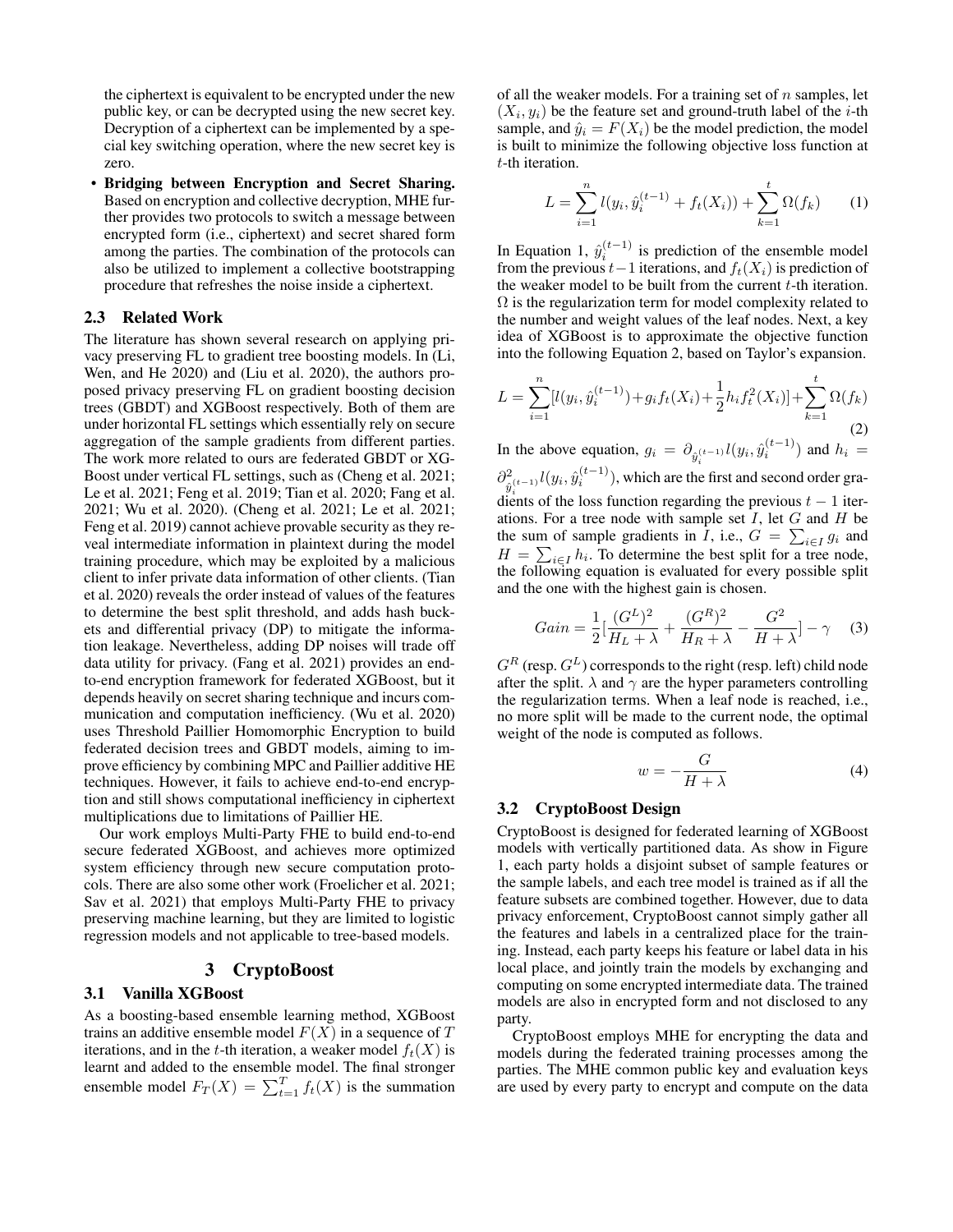

Figure 1: An example of (a) the vertically partitioned training dataset, (b) plaintext tree model and (c) federated tree model jointly trained among multiple parties. The federated tree model is end-to-end encrypted. Each internal tree node is *owned* by one party, from whom the feature and split value will be used to divide the samples. The feature and split value are only known to the party who owns the node. Each node is associated with an encrypted vector indicating which training samples are divided into this node, and the vector is unknown to all the parties. Finally, each leaf node is assigned with an encrypted weight that no party knows the value.

independently, while each party holds his share of the private key and all the parties need to collaborate to decrypt a ciphertext. Therefore, the MHE scheme ensures security of  $N-1$  colluding parties among a total number of N parties. As with the analysis of vanilla XGBoost training, one essential step in building a tree model is to find the best feature and value for splitting each tree node. For CryptoBoost under the vertical FL setting, this has to be jointly done by all the parties through secure computations on the fully encrypted intermediate data and model.

The complete algorithm for training a regression tree model (i.e., weaker model) with CryptoBoost is shown in Algorithm 1. The whole XGBoost ensemble model with T weaker models can be trained through T such iterations. In the algorithm, encrypted items are marked with [ ] brackets. As we can see, the entire model is kept in the encrypted form during the whole training process. In particular, each tree node is associated with an indicating vector  $IV$ , where only the indices of the samples divided to this node are ones and all the others are zeros. The indicating vectors are encrypted so no party knows the actual distribution of the training samples. For each internal node to be split, each party can propose all the possible divisions of the whole training set based on the features and feature values that he has. The party then creates two masking vectors for each division proposal and multiplies element-wise with the indicating vector of the node, which produces the candidate indicating vectors for the right and left child nodes after splitting. Then, the party computes the split gain based on the sample gradients in the encrypted form. The final split candidate is chosen based on the maximum split gain it brings among the proposals from all the parties. Again, the selection process is done through secure comparisons on the encrypted split gains across all the parties, and only the final result of the comparison, that is the index of the split candidate with the maximum gain, is revealed to the parties.

When a leaf node is reached, CryptoBoost computes the weight value for the node based on the gradients of the

samples on that node. The computations and results of the weights are also in encrypted form, and not revealed to any party. After the weights for all the leaves are computed, the weaker tree model construction is completed, and it is added to the XGBoost ensemble model. Subsequently, CryptoBoost proceeds to update the predictions and gradients for all the training samples, which will be used for training the next weaker tree model in the next training iteration.

The prediction for a sample can be updated by adding the weight of the leaf node in which the sample resides. However, the distribution of the samples on the leaf nodes are not known, since the indicating vectors of the leaf nodes are encrypted. To overcome this problem, CryptoBoost creates for each sample an one-hot masking vector which contains all zeros expect an only one at the sample index, and compute the encrypted dot-product between the masking vector and the indicating vector of a leaf node. Obviously, the result of the dot-product is one only if the sample is on that leaf node, otherwise it will be zero. Then, the leaf weight for the sample can be computed by summing up the multiplication results between the leaf weights and the corresponding dotproduct results. Finally, after the predictions for the samples are updated, their gradients can be securely updated based on their ground-truth labels and the loss function.

### 3.3 Secure Computation Algorithms

As shown in Algorithm 1, there are several functions in CryptoBoost training process that require secure computations on encrypted data. Among them,  $HSum$ ,  $HMult$ , and HDot (Homomorphic Dot-Product) basically involves homomorphic additions, subtractions and multiplications between cipehrtexts, which can be easily implemented with MHE primitives. However, functions such as SecureComputeGain, SecureComputeW eight and SecureComputeGradients involve secure divisions, and  $SecureMax$  involves secure comparisons on encrypted data, which are generally harder to implement as MHE lacks support for such primitives. There have been some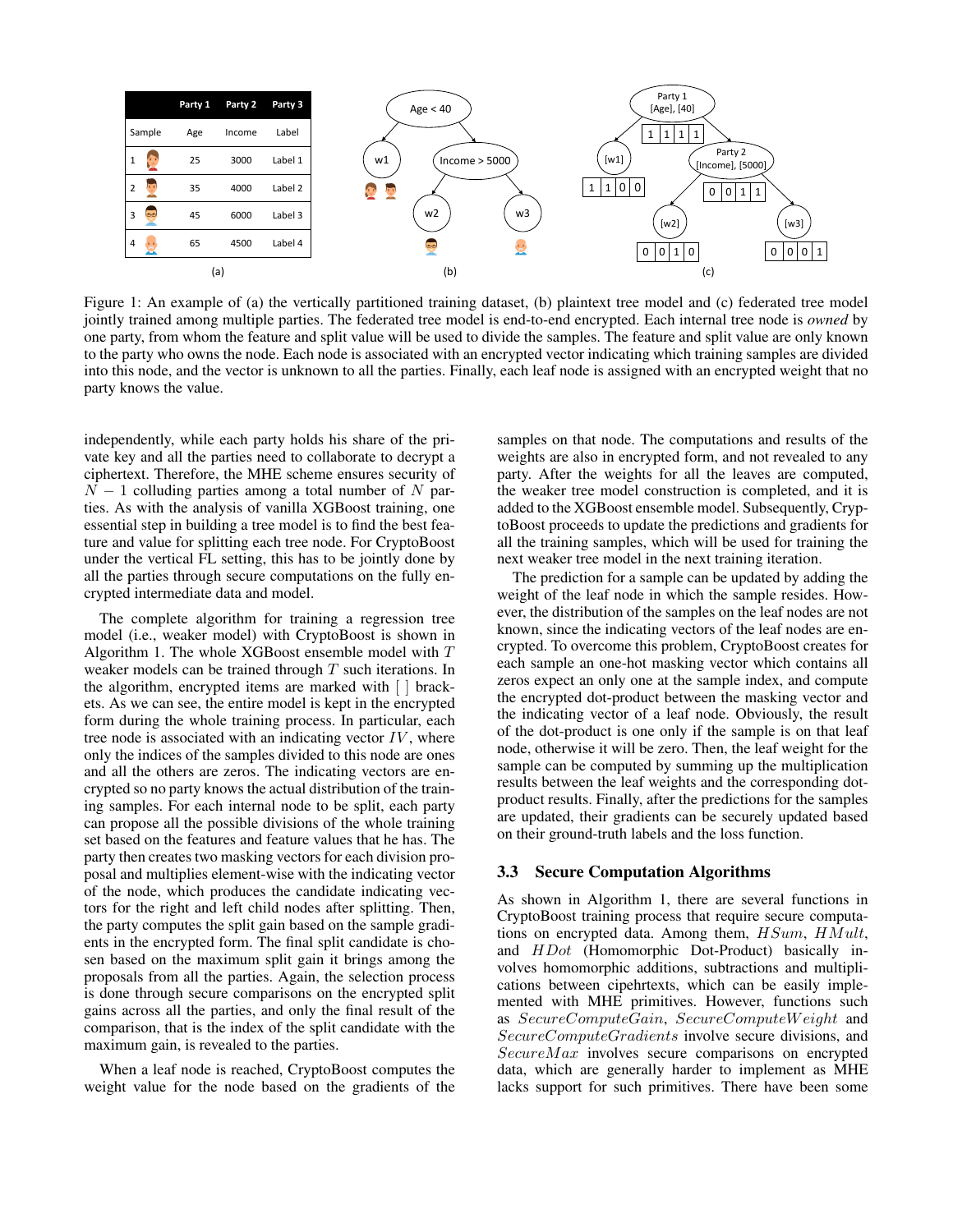### Input:

- *n* parties with *m* samples, where party  $P_i$  owns feature matrix  $X_i$ , and one party owns the labels  $y$ , for the training samples.
- The encrypted gradients of all the samples from previous ensemble model,  $[g^{(t-1)}]$  and  $[h^{(t-1)}]$ .
- The encrypted predictions of all the samples from previous ensemble model,  $[\hat{y}^{(t-1)}]$ .
- The number of nodes in the tree,  $K$ .

#### Output:

- A tree model  $f_t$  to be added to the ensemble model.
- Updated predictions of all the samples for the next training iteration,  $[\hat{y}^{(t)}]$ .
- Updated gradients of all the samples for the next training iteration,  $[g^{(t)}]$  and  $[h^{(t)}]$ .

1:  $f_t = \text{InitTree}(K)$ <br>2:  $[IV_1] = \{1, ..., 1\}$ {Initialize the indicator vector of root node with all ones.} 3:  $[G_1] = HSum([g^{(t-1)}])$ 4:  $[H_1] = HSum([h^{(t-1)}])$ {Compute the sum of gradients for all samples in root node.} 5: for  $k = 1, 2, ..., K$  do 6: if k is an internal node then 7: Each party propose (feature, value) pairs and masking vectors  $MV^R$  and  $MV^L$  for child node splitting. 8: Each party compute  $[TmpIV^R] = HMult([IV_k], \overline{M}V^R)$  and  $[TmpIV^L] = HMult([IV_k], \overline{M}V^L)$ . 9: Each party compute  $[TmpG^R] = HDot([g^{(t-1)}], [TmpIV^R])$  and  $[TmpG^L] = HDot([g^{(t-1)}], [TmpIV^L]).$ 10: Each party compute  $[TmpH^{R}] = HDot([h^{(t-1)}], [TmpIV^{R}])$  and  $[TmpH^{L}] = HDot([h^{(t-1)}], [TmpIV^{L}]).$ 11: Each party compute  $[TmpGain] = SecureComputeGain([\hat{G}_k], [\hat{H_k}], [Tmp\hat{G}^R], [Tmp\hat{G}^L], [Tmp\hat{H}^R], [Tmp\hat{H}^L]).$ 12: All parties compute  $index = SecureMax([TmpGain])$ . [Finding index of splitting candidate with largest Gain.] 13:  $\left[IV_r\right] = \left[Tmp\tilde{IV}_{index}^R\right]; \left[IV_l\right] = \left[TmpIV_{in}^L\right]$ {Update indicator vectors for child nodes.} 14:  $[G_r] = [TmpG_{index}^R]; [G_l] = [TmpG_{index}^L]$ 15:  $[H_r] = [TmpH_{index}^R]; [H_l] = [TmpH_{in}^L]$  $\{Update sum of gradients for child nodes.\}$ 16: else 17:  $[w_k] = SecureComputeWeight([G_k], [H_k])$  {Compute the weights for leaf nodes.} 18: end if 19: end for 20: for  $i = 1, 2, ..., m$  do 21:  $OH_i = \{0, ..., 1, ..., 0\}$  {Create one-hot masking vector for each sample.} 22: for all the leaf nodes  $S$  do 23:  $[\hat{y}_i^{(t)}] = [\hat{y}_i^{(t-1)}] + \sum_{s \in S} HMult([w_s], HDot([IV_s], OH_i))$  {Update prediction for each sample.} 24: end for  $25:$  $\begin{equation} \begin{aligned} \mathcal{L}^{(t)}_i], \left[h_i^{(t)}\right] = SecureComputeGradients([y_i], \left[\hat{y}_i^{(t)}\right] \end{aligned} \end{equation}$ ]) {Update gradients for each sample.} 26: end for

work proposed to implement divisions and comparisons with HE (Zhang et al. 2015; Yoo et al. 2019; Cheon, Kim, and Kim 2020), and some other work with MPC (Catrina and De Hoogh 2010; Catrina and Saxena 2010; Demmler, Schneider, and Zohner 2015), but they all require complicated and inefficient circuit design, which may suffer from performance or precision losses. To overcome these bottlenecks, we propose new algorithms to implement secure division, comparison and exponential functions under the MHE setting.

Secure Division Algorithm 2 shows our Secure Division protocol. The idea is for the parties to generate some random number in secret sharing mode, and then convert it into MHE ciphertext. Subsequently, the random ciphertext is homomorphically multiplied into the dividend and divisor ciphertexts respectively. After that, the randomized divisor is decrypted collaboratively by the parties and the division is

finally done by multiplying the reciprocal of the divisor. In the process, the random factor as well as the original divisor are kept secret and not disclosed to any party. Note that, in XGBoost, the divisor is always non-zero for commonly adopted loss functions (e.g., square error or cross entropy).

Secure Exponent Algorithm 3 shows our secure protocol for computing the Nature Exponent of an encrypted exponent power. This function is often used in activation functions like  $Sigmoid$  and  $Softmax$ . The protocol is similar like the Secure Division protocol, except that all the parties need to jointly generate a random number as well as the Nature Exponent of the number. In the subsequent process, only the difference of the random number and the input exponent power is decrypted. None of the random number, its Nature Exponent, or the input exponent power is disclosed to any party.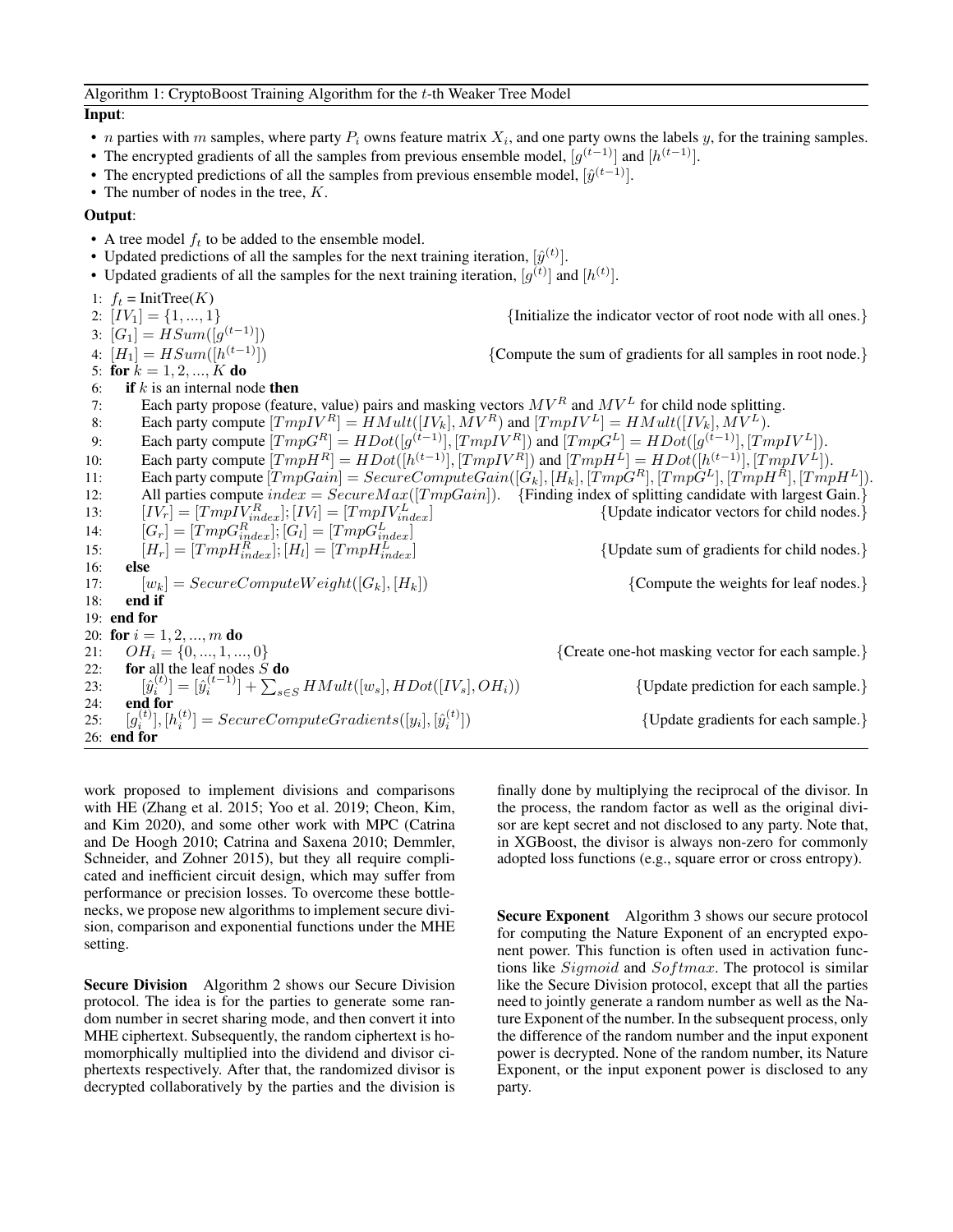#### Algorithm 2: Secure Division with MHE

**Input**: MHE scheme among *n* parties, ciphertext  $[c_1]$  encrypts the dividend, ciphertext  $[c_2]$  encrypts the divisor. **Output:** ciphertext  $[c_3] = \begin{bmatrix} \frac{c_1}{c_2} \end{bmatrix}$ , i.e., the homomorphic division between  $c_1$  and  $c_2$ .

- 1: For each party  $P_i$ , sample a random number  $r_i$ , and encrypt it  $[r_i] = HEnc(r_i)$ .
- 2: All parties add their random number together  $[r] =$  $\sum_{1\leq i\leq n}[r_i].$

3:  $[c_x] = HMult([c_2], [r]).$ 

- 4:  $c_x = HDec([c_x]).$  {Collaborative decryption.} 5:  $[c_y] = HMult([c_1], \frac{1}{c_x})$ ). {Scala multiplication.}
- 6:  $[c_3] = HMult([c_y], [r]).$
- 7: return  $[c_3]$ .

# Algorithm 3: Secure Exponent with MHE

**Input:** MHE scheme among *n* parties, ciphertext  $[c_1]$  encrypts the power of the nature exponential function.

**Output**: ciphertext  $[c_2] = [e^{c_1}]$ , i.e., nature exponential base  $e$  to the power of  $c_1$ .

- 1: For each party  $P_i$ , sample a random number  $r_i$ , compute its nature exponent  $e^{r_i}$ , and encrypt them  $[r_i] =$  $HEnc(r_i), [e^{r_i}] = HEnc(e^{r_i}).$
- 2: All parties add their random number together  $[r] =$  $\sum_{1 \leq i \leq n} [r_i]$ , and multiply their nature exponents together  $\overline{[e^r]} = \prod_{1 \leq i \leq n} [e^{r_i}].$
- 3:  $[r c_1] = HSub([r], [c_1]).$
- 4:  $r c_1 = HDec([r c_1])$ . {Collaborative decryption.}
- 5:  $[c_2] = HMult([\tilde{e}^r], e^{c_1-r})$ ). {Scala multiplication.}

6: return  $\lfloor c_2 \rfloor$ .

Secure Logarithm The Secure Logarithm protocol can be implemented in a very similar way like Secure Exponent. To compute the logarithm of a cipher value  $[c]$ , the parties first jointly generate a random number  $[r]$  and its logarithm  $\lceil \log r \rceil$ , then they jointly decrypt the homomorphic product of  $[r \times c]$  and compute its logarithm  $\log (r \times c)$ , and finally the logarithm of  $[c]$  is computed by the homomorphic subtraction between  $\log (r \times c)$  and  $[\log r]$ .

Secure Comparison Algorithm 4 shows our Secure Comparison protocol for two cipher values. In the start, the parties collaborate to generate two random numbers  $r$  and  $s$  in encrypted form, in which s is positive. Subsequently, both the cipher values are randomized by homomorphically multiplying with  $s$  and then homomorphically adding with  $r$ , and then decrypted jointly by the parties into plain values. It is obvious that the randomization process preserves the order of the cipher values, therefore they can be compared by directly comparing their corresponding plain values. Except for the comparison result, the Secure Comparison process does not reveal any additional information about the random numbers or input cipher values to any party.

Secure Sorting Secure Sorting refers to the task of securely sorting a vector of N cipher values where  $N > 2$ . To

#### Algorithm 4: Secure Comparison with MHE

**Input:** MHE scheme among *n* parties, two cipher values  $[c_0]$ and  $[c_1]$ .

- **Output**: 0 if  $c_0 \geq c_1$ , 1 otherwise.
- 1: For each party  $P_i$ , sample a random number  $r_i$ , a positive random number  $s_i$ , and encrypt them  $[r_i] =$  $HEnc(r_i), [s_i] = HEnc(s_i).$

2: All parties add their random numbers together  $[r] =$  $\sum_{1 \leq i \leq n} [r_i], [s] = \sum_{1 \leq i \leq n} [s_i].$ 3:  $[c'_0] = HAdd(HMult(\bar{[}c_0], [s]), [r])].$ 4:  $[c_1'] = HAdd(HMult([c_1],[s]),[r]))$ . 5:  $c'_0 = HDec([c'_0]).$ 6:  $c_1 = HDec([c_1])$ ]). {Collaborative decryption.} 7:  $index = Max(c'_0, c'_1)$ ). {Compare in plaintext.} 8: return index.

#### Algorithm 5: Secure Sorting with MHE

**Input:** MHE scheme among *n* parties, a vector  $CV$  with N cipher values.

**Output**: Sorted CV with cipher values in ascending order.

1: For each party  $P_i$ , sample a random number  $r_i$ , positive random numbers  $s_i$  and  $t_i$ , and encrypt them  $[r_i] =$  $HEnc(r_i), [s_i] = HEnc(s_i), [t_i] = HEnc(t_i).$ 

2: All parties add their random numbers together  $[r] =$  $\sum_{1 \leq i \leq n} [r_i], [s] = \sum_{1 \leq i \leq n} [s_i], [t] = \sum_{1 \leq i \leq n} [t_i].$ 

- 3: for  $\bar{i} = 1, 2, ..., N$  do
- 4:  $[CV_i'] = HComp([r] + [s] \times [CV_i] + [t] \times [CV_i]^3).$
- 5:  $PV_i = HDec(CV_i^{\prime}).$  {Collaborative decryption.}

6: end for

- 7:  $QuickSort(PV)$ . {Sort in plaintext.}
- 8: Permutate  $CV$  based on the order of  $PV$ .
- 9: return  $CV$ .

implement secure sorting, it is straightforward to follow the traditional sorting algorithms in plaintext domain, and simply apply the Secure Comparison protocol between two cipher values. Obviously, the optimal complexity of the entire process requires  $\mathcal{O}(N \times \log N)$  rounds of secure comparisons. To further optimize the efficiency of Secure Sorting, we propose a new protocol by extending the Secure Comparison protocol, as shown in Algorithm 5. The idea is for the parties to jointly map a ciphertext to a random degree-3 polynomial in the form of  $[t] \times x^3 + [s] \times x + [r]$ , hiding the true values as well as the possible correlation among the values. The  $r$  is any random number,  $t$  and  $s$  are positive random numbers to ensure the polynomial is monotonicallyincreasing. Then the polynomial is homomorphically evaluated with the cipher values respectively, and the evaluation results are decrypted and sorted in plaintext. The sorting result maintains the order of the original cipher values since the polynomial evaluation is monotonic (i.e., the correctness is guaranteed). It is worth noting that, we do not adopt the degree-1 polynomial like in the Secure Computation protocol, as it may disclose linear relationship among the cipher values. Furthermore, it is trivial to adjust the Secure Sorting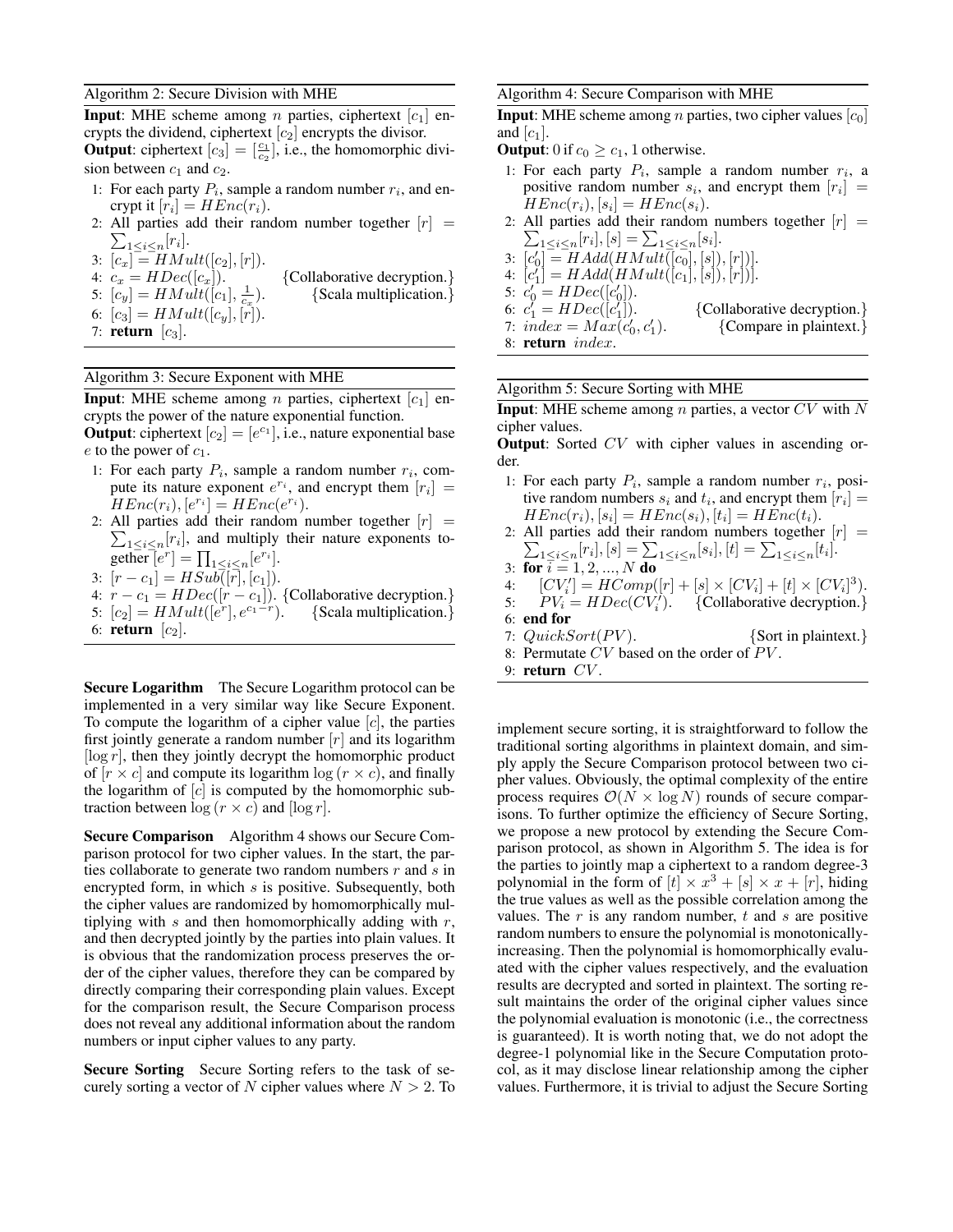protocol to implement other functions like  $SecureMax$ .

All our secure computation protocols achieve lossless property, meaning the computation results have the same precision as their plaintext computation counterpart.

# 3.4 Threat Model

We consider the semi-honest adversary threat model. Each party will honestly follow the protocols, but may also be curious to infer other parties' private data based on what information he has. As described in Section 3, CryptoBoost achieves end-to-end encryption in the entire federated learning process. First, all the intermediate data derived from each party's local private data during training are encrypted as MHE ciphertexts, which include the first and second order gradients, the predictions of training samples, and the computed gains based on split proposals. Second, the trained models are encrypted as all the leaf weights are encrypted and the split feature and value for each internal node is known only to the party who *owns* the node. Third, the distribution of the training samples among the tree nodes are encrypted, as the indicator vectors of all the tree nodes are encrypted. In this way, the federated training process minimizes the risk of privacy leakage for each of the parties.

Thanks to the properties of MHE, CryptoBoost is also secure against  $N - 1$  colluding parties out of totally N parties. Since all the shared data and model information is encrypted under MHE, it would not be possible to decrypt the information without the agreement and collaboration of all the parties.

### 4 Performance Evaluation

We implement CryptoBoost based on the Palisade<sup>1</sup> MHE library, and deploy it on two Linux servers. Each of the servers has a 20-Core Intel i9-10900X CPU and 64 GB memory, and connected with 10 Gbps network. We evaluate the performance of CryptoBoost with the "Give Me Some Credit" dataset $2$  published on Kaggle. The dataset contains 150000 data samples and 10 features per sample. The features and label of each sample are split onto the two CrytoBoost nodes. For the underlying XGBoost model, we set the number of tree estimators to be 3, and maximum depth for each tree is 3. As it is a binary classification task, Cross-Entropy Loss is utilized as the loss function.

We utilize the Multi-Party CKKS scheme for Crypto-Boost, and test the performance of CryptoBoost under three sets of encryption parameters. The Ring Dimension size (a.k.a polynomial modulus degree) are set to be 8192, 16384, and 32768 respectively for the three sets. The CKKS scaling factor is set to be  $2^{30}$  for providing 30 bits of precision during ciphertext computation. The ciphertext coefficient modulus Q is an important deciding factor for both the security level and the maximum multiplication depth of a ciphertext. A smaller Q translates to higher security level for the encryption scheme while a larger  $Q$  enables larger multiplication depth that a ciphertext can take. We set Q to be 210 bits in our experiments, since it not only ensures 128-bit

| Ring      | Security | <b>Batching</b> | <b>Training Latency</b> |
|-----------|----------|-----------------|-------------------------|
| Dimension | (bits)   | Ciphertexts     | (hours)                 |
| 8192      | >128     | 37              | 26.1                    |
| 16384     | >128     | 19              | 29.5                    |
| 32768     | >128     | 10              | 33.6                    |

Table 1: CryptoBoost training time for building one tree estimator under different encryption parameters.

Security Standard under all the three Ring Dimension sizes, but also accommodates large enough multiplication depths for our experiments.

CryptoBoost achieves 93.48% accuracy on the training dataset, which has negligible difference compared to the vanilla XGBoost. Table 1 shows the CryptoBoost training performance under different encryption parameter settings. Pay attention to the fact that, CryptoBoost utilizes the powerful FHE packing feature, in which a ciphertext under Ring Dimension N can be encrypted and computed with  $\frac{N}{2}$  values simultaneously. Therefore, to deal with a total number of 150000 sample data, it only needs a batch of 10, 19, and 37 ciphertexts respectively under the three Ring Dimension sizes. On the other hand, it is worth noting that, a larger Ring Dimension, although provides higher packing density and higher security level, leads to larger execution time because the ciphertext computation complexity increasing rapidly as Ring Dimension increases.

Our current CryptoBoost implementation experiences longer training latency compared to the non-secure counterparts. This is largely due to the end-to-end encryption design where all the operations are conducted on the ciphertexts. However, there are still many ways to improve the performance of CryptoBoost. For example, we can utilize the distributed bootstrapping of MHE during ciphertext computation, and this enables us to select smaller security parameters for more efficient computation. On the other hand, deploying CryptoBoost onto more client nodes will also largely improve its performance due to parallel computations. As the next step, we aim to improve CryptoBoost performance through all possible optimizations.

# 5 Conclusion

In this paper, we propose CryptoBoost, a federated XGBoost system with vertically partitioned data among multiple parties. CryptoBoost is ultra secure with end-to-end encryption on the data and model during the federated learning processes. It also achieves fully decentralized architecture as all the parties behave equally without any superior party who collects or controls more information. At last, we propose a set of new MHE-based secure computation protocols to enable more efficient and accurate ciphertext computations for various arithmetic operations in CryptoBoost, and these secure computation building blocks can also be utilized for other secure applications among multiple parties.

<sup>1</sup> https://gitlab.com/palisade/palisade-release

<sup>2</sup> https://www.kaggle.com/c/GiveMeSomeCredit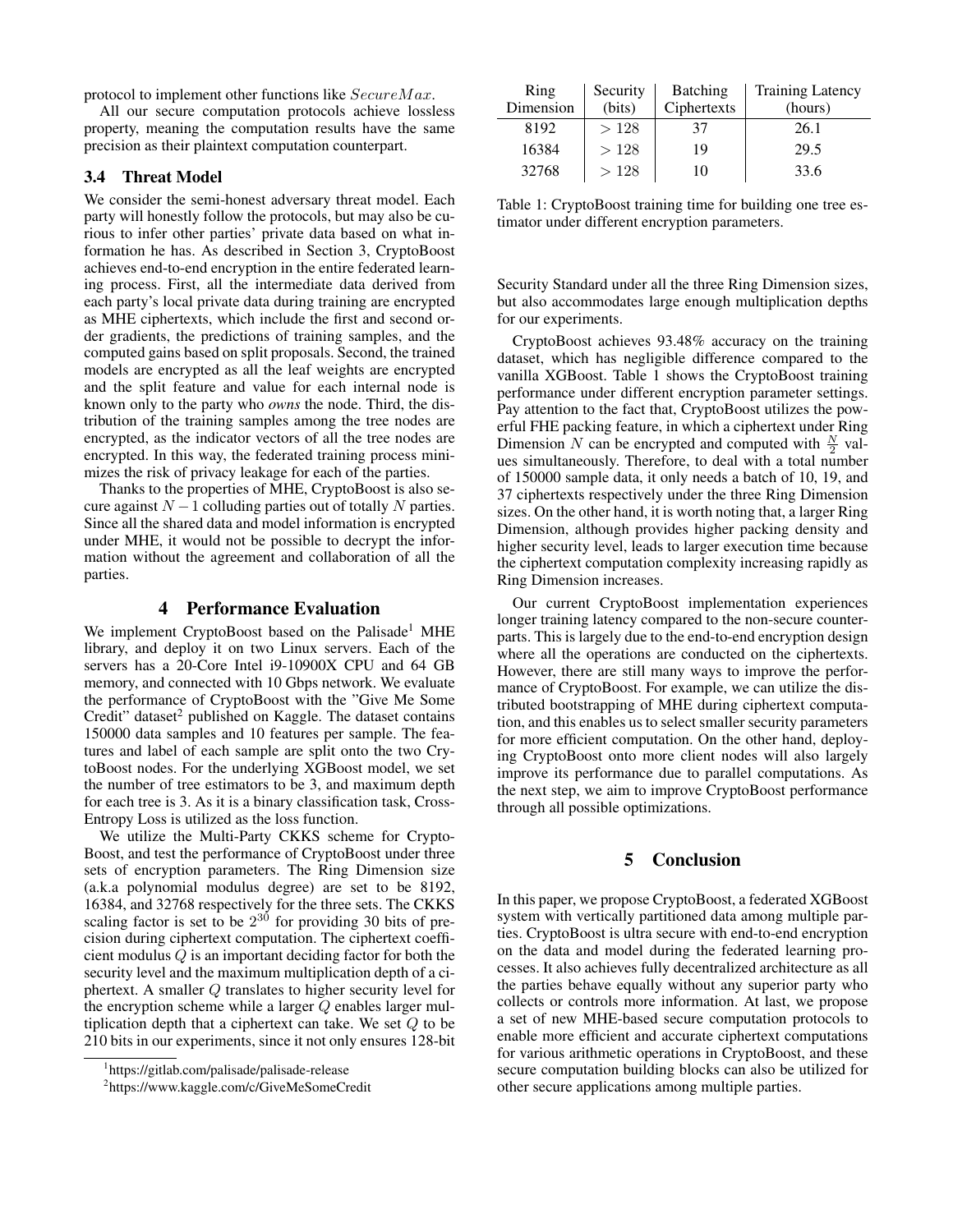# 6 Acknowledgments

This research / project is supported by A\*STAR under its RIE2020 Advanced Manufacturing and Engineering (AME) Programmatic Programme (Award A19E3b0099).

## References

Beaver, D. 1991. Efficient multiparty protocols using circuit randomization. In *Annual International Cryptology Conference*, 420–432. Springer.

Ben-Or, M.; Goldwasser, S.; and Wigderson, A. 2019. Completeness theorems for non-cryptographic fault-tolerant distributed computation. In *Providing Sound Foundations for Cryptography: On the Work of Shafi Goldwasser and Silvio Micali*, 351–371.

Bonawitz, K.; Ivanov, V.; Kreuter, B.; Marcedone, A.; McMahan, H. B.; Patel, S.; Ramage, D.; Segal, A.; and Seth, K. 2017. Practical secure aggregation for privacypreserving machine learning. In *proceedings of the 2017 ACM SIGSAC Conference on Computer and Communications Security*, 1175–1191.

Brakerski, Z.; Gentry, C.; and Vaikuntanathan, V. 2014. (Leveled) fully homomorphic encryption without bootstrapping. *ACM Transactions on Computation Theory (TOCT)*, 6(3): 1–36.

Catrina, O.; and De Hoogh, S. 2010. Improved primitives for secure multiparty integer computation. In *International Conference on Security and Cryptography for Networks*, 182–199. Springer.

Catrina, O.; and Saxena, A. 2010. Secure computation with fixed-point numbers. In *International Conference on Financial Cryptography and Data Security*, 35–50. Springer.

Chen, T.; and Guestrin, C. 2016. Xgboost: A scalable tree boosting system. In *Proceedings of the 22nd acm sigkdd international conference on knowledge discovery and data mining*, 785–794.

Cheng, K.; Fan, T.; Jin, Y.; Liu, Y.; Chen, T.; Papadopoulos, D.; and Yang, Q. 2021. Secureboost: A lossless federated learning framework. *IEEE Intelligent Systems*.

Cheon, J. H.; Kim, A.; Kim, M.; and Song, Y. 2017. Homomorphic encryption for arithmetic of approximate numbers. In *International Conference on the Theory and Application of Cryptology and Information Security*, 409–437. Springer.

Cheon, J. H.; Kim, D.; and Kim, D. 2020. Efficient homomorphic comparison methods with optimal complexity. In *International Conference on the Theory and Application of Cryptology and Information Security*, 221–256. Springer.

Damgård, I.; Pastro, V.; Smart, N.; and Zakarias, S. 2012. Multiparty computation from somewhat homomorphic encryption. In *Annual Cryptology Conference*, 643–662. Springer.

Demmler, D.; Schneider, T.; and Zohner, M. 2015. ABY-A framework for efficient mixed-protocol secure two-party computation. In *NDSS*.

Fan, J.; and Vercauteren, F. 2012. Somewhat practical fully homomorphic encryption. *IACR Cryptol. ePrint Arch.*, 2012: 144.

Fang, W.; Zhao, D.; Tan, J.; Chen, C.; Yu, C.; Wang, L.; Wang, L.; Zhou, J.; and Zhang, B. 2021. Large-Scale Secure XGB for Vertical Federated Learning. In *Proceedings of 30th ACM International Conference on Information and Knowledge Management (CIKM2021)*.

Feng, Z.; Xiong, H.; Song, C.; Yang, S.; Zhao, B.; Wang, L.; Chen, Z.; Yang, S.; Liu, L.; and Huan, J. 2019. Securegbm: Secure multi-party gradient boosting. In *2019 IEEE International Conference on Big Data (Big Data)*, 1312–1321. IEEE.

Froelicher, D.; Troncoso-Pastoriza, J. R.; Pyrgelis, A.; Sav, S.; Sousa, J. S.; Bossuat, J.-P.; and Hubaux, J.-P. 2021. Scalable Privacy-Preserving Distributed Learning. *Proceedings on Privacy Enhancing Technologies*, 2021: 323 – 347.

Gentry, C. 2009. Fully homomorphic encryption using ideal lattices. In *Proceedings of the forty-first annual ACM symposium on Theory of computing*, 169–178.

Goldreich, O.; Micali, S.; and Wigderson, A. 2019. How to play any mental game, or a completeness theorem for protocols with honest majority. In *Providing Sound Foundations for Cryptography: On the Work of Shafi Goldwasser and Silvio Micali*, 307–328.

Hu, Y.; Niu, D.; Yang, J.; and Zhou, S. 2019. FDML: A collaborative machine learning framework for distributed features. In *Proceedings of the 25th ACM SIGKDD International Conference on Knowledge Discovery & Data Mining*, 2232–2240.

Kairouz, P.; McMahan, H. B.; Avent, B.; Bellet, A.; Bennis, M.; Bhagoji, A. N.; Bonawitz, K.; Charles, Z.; Cormode, G.; Cummings, R.; et al. 2019. Advances and open problems in federated learning. *arXiv preprint arXiv:1912.04977*.

Keller, M.; Orsini, E.; and Scholl, P. 2016. MASCOT: faster malicious arithmetic secure computation with oblivious transfer. In *Proceedings of the 2016 ACM SIGSAC Conference on Computer and Communications Security*, 830– 842.

Le, N. K.; Liu, Y.; Nguyen, Q. M.; Liu, Q.; Liu, F.; Cai, Q.; and Hirche, S. 2021. FedXGBoost: Privacy-Preserving XGBoost for Federated Learning. *arXiv preprint arXiv:2106.10662*.

Li, Q.; Wen, Z.; and He, B. 2020. Practical federated gradient boosting decision trees. In *Proceedings of the AAAI Conference on Artificial Intelligence*, 4642–4649.

Liu, Y.; Ma, Z.; Liu, X.; Ma, S.; Nepal, S.; Deng, R. H.; and Ren, K. 2020. Boosting Privately: Federated Extreme Gradient Boosting for Mobile Crowdsensing. In *IEEE 40th International Conference on Distributed Computing Systems (ICDCS)*.

McMahan, B.; Moore, E.; Ramage, D.; Hampson, S.; and y Arcas, B. A. 2017. Communication-efficient learning of deep networks from decentralized data. In *Artificial intelligence and statistics*, 1273–1282. PMLR.

McMahan, H. B.; Ramage, D.; Talwar, K.; and Zhang, L. 2018. Learning Differentially Private Recurrent Language Models. In *ICLR*.